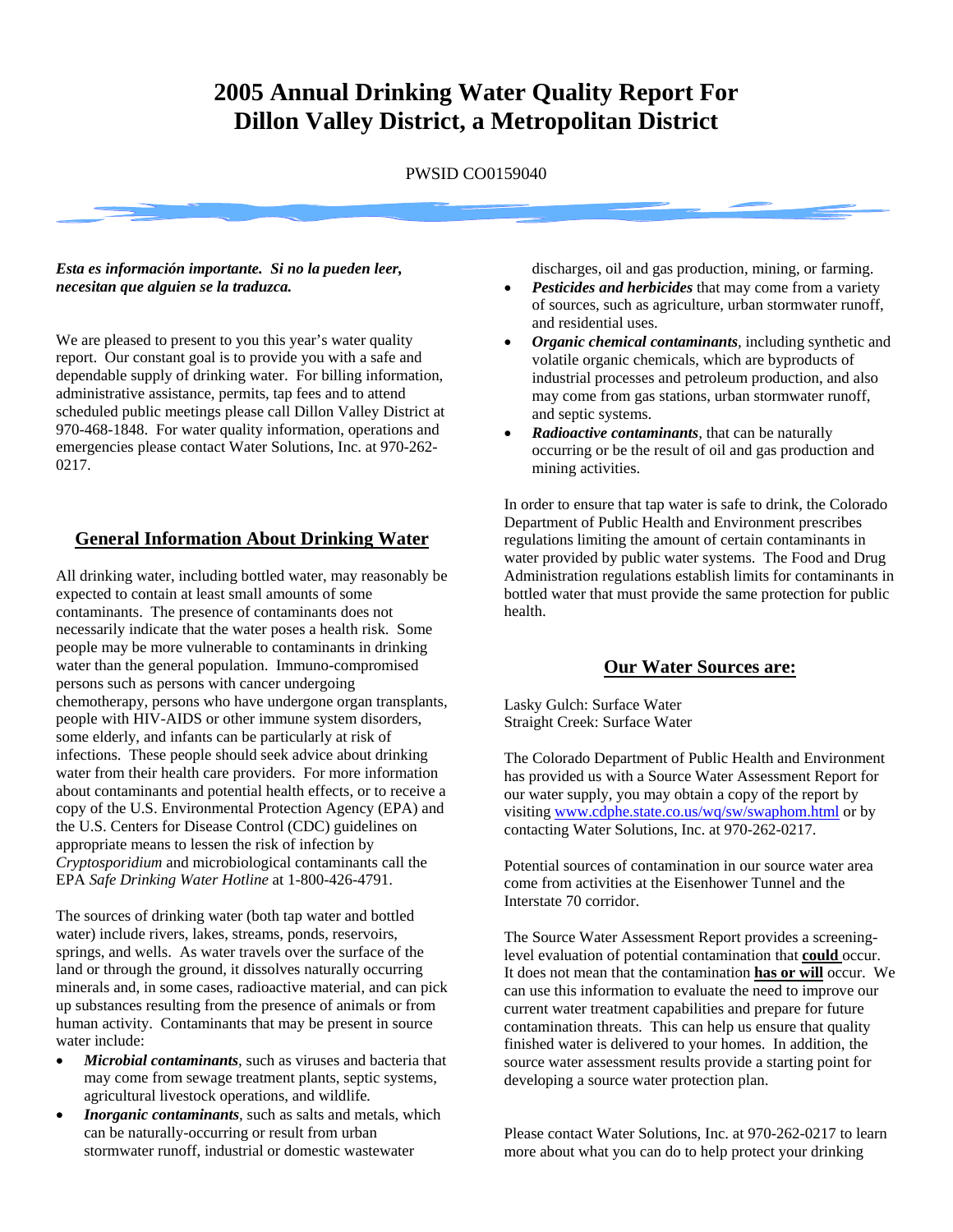water sources, any questions about the annual drinking water quality report or to learn more about our system. We want you, our valued customers, to be informed about the services we provide and the quality water we deliver to you every day.

## **Terms and Abbreviations**

To help you understand the terms and abbreviations used in this report, we have provided the following definitions:

- *Parts per million (ppm) or Milligrams per liter (mg/L)* one part per million corresponds to one minute in two years or a single penny in \$10,000.
- *Parts per billion (ppb) or Micrograms per liter (µg/L)* one part per billion corresponds to one minute in 2,000 years, or a single penny in \$10,000,000.
- *Parts per trillion (ppt) or Nanograms per liter (nanograms/L)* **-** one part per trillion corresponds to one minute in 2,000,000 years, or a single penny in \$10,000,000,000.
- *Parts per quadrillion (ppq) or Picograms per liter (picograms/L)* **-** one part per quadrillion corresponds to one minute in 2,000,000,000 years or one penny in \$10,000,000,000,000.
- *Picocuries per liter (pCi/L)* **-** picocuries per liter is a measure of the radioactivity in water.
- *Nephelometric Turbidity Unit (NTU)* **-** nephelometric turbidity unit is a measure of the clarity of water. Turbidity in excess of 5 NTU is just noticeable to the average person.
- *Action Level* **(AL) -** the concentration of a contaminant which, if exceeded, triggers treatment or other requirements which a water system must follow.
- *Treatment Technique (TT)* **-** A treatment technique is a required process intended to reduce the level of a contaminant in drinking water.
- *Maximum Contaminant Level Goal* **(MCLG) -** The "Goal" is the level of a contaminant in drinking water below which there is no known or expected risk to health. MCLGs allow for a margin of safety.
- *Maximum Contaminant Level* **(MCL)-** The "Maximum Allowed" is the highest level of a contaminant that is allowed in drinking water. MCLs are set as close to the MCLGs as feasible using the best available treatment technology.
- *Maximum Residual Disinfectant Level Goal* **(MRDLG):** The level of a drinking water disinfectant, below which there is no known or expected risk to health. MRDLGs do not reflect the benefits of the use of disinfectants to control microbial contaminants.
- *Maximum Residual Disinfectant Level* **(MRDL):** The highest level of a disinfectant allowed in drinking water. There is convincing evidence that addition of a disinfectant is necessary for control of microbial contaminants.
- *Running Annual Average (RAA):* An average of monitoring results for the previous 12 calendar months.

## **Water Quality Data**

We routinely monitor for contaminants in your drinking water according to Federal and State laws. The State of Colorado requires us to monitor for certain contaminants less than once per year because the concentrations of these contaminants are not expected to vary significantly from year to year, or the system is not considered vulnerable to this type of contamination. Some of our data, though representative, may be more than one year old.

This table shows the results of our monitoring for the period of January 1 to December 31, 2005 unless otherwise noted.

| <b>Turbidity</b> |                                                  |                                         |                                 |                    |                                                 |  |  |  |  |  |
|------------------|--------------------------------------------------|-----------------------------------------|---------------------------------|--------------------|-------------------------------------------------|--|--|--|--|--|
|                  | <b>TT Requirement</b>                            | <b>Level Found</b>                      | <b>Violation</b><br>(Yes or No) | <b>Sample Date</b> | <b>Likely Source of</b><br><b>Contamination</b> |  |  |  |  |  |
|                  | Maximum 1.49 NTU for                             | Highest single measurement:             |                                 | Date:              |                                                 |  |  |  |  |  |
| <b>Turbidity</b> | any single measurement                           | 0.24 NTU                                | No                              | 5/23/2006          |                                                 |  |  |  |  |  |
|                  |                                                  | Lowest monthly percentage of samples    |                                 | Month:             | Soil Runoff                                     |  |  |  |  |  |
|                  | In any month, at least<br>95% of samples must be | meeting TT standard for our technology: | No                              | N/A                |                                                 |  |  |  |  |  |
|                  | less than 0.349 NTU                              | 100%                                    |                                 |                    |                                                 |  |  |  |  |  |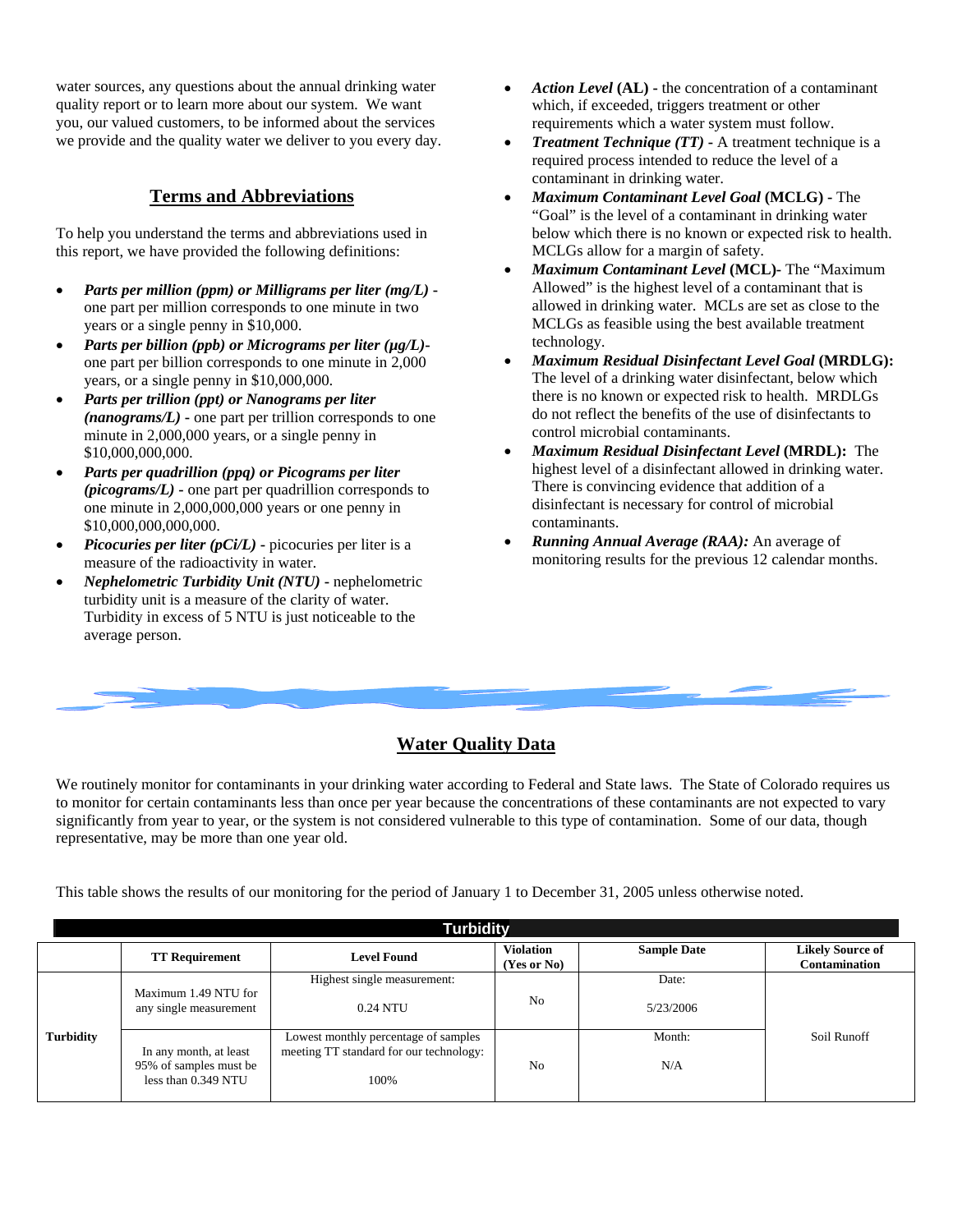|                    | <b>Lead and Copper</b> |            |              |                             |                        |                                 |                         |                                                                                                              |  |  |  |
|--------------------|------------------------|------------|--------------|-----------------------------|------------------------|---------------------------------|-------------------------|--------------------------------------------------------------------------------------------------------------|--|--|--|
| <b>Contaminant</b> | AL                     | <b>ALG</b> | <b>Units</b> | 90 <sup>th</sup> Percentile | Range                  | <b>Violation</b><br>(Yes or No) | <b>Sampling</b><br>Year | <b>Likely Source of Contamination</b>                                                                        |  |  |  |
| Copper             | .3                     | 1.3        | ppm          | 0.7                         | 0.044<br>to<br>0.70    | N <sub>0</sub>                  | 2005                    | Corrosion of household plumbing systems; erosion<br>of natural deposits; leaching from wood<br>preservatives |  |  |  |
| Lead               |                        |            | ppb          | 14                          | <b>BDL</b><br>to<br>30 | N <sub>o</sub>                  | 2005                    | Corrosion of household plumbing systems, erosion<br>of natural deposits                                      |  |  |  |

| <b>Disinfectants</b> |                           |                              |              |                                     |                                 |                |                                         |  |  |
|----------------------|---------------------------|------------------------------|--------------|-------------------------------------|---------------------------------|----------------|-----------------------------------------|--|--|
|                      | <b>MCL</b><br><b>MRDL</b> | <b>MCLG/</b><br><b>MRDLG</b> | <b>Units</b> | Level<br><b>Detected</b><br>& Range | <b>Violation</b><br>(Yes or No) | Sample<br>Date | Source                                  |  |  |
| Chlorine             |                           |                              | ppm          | 0.74<br>to<br>1.19                  | N <sub>0</sub>                  | 3 per<br>month | Water additive used to control microbes |  |  |

| <b>Disinfection Byproducts</b>     |            |             |              |         |                    |                    |                                 |                       |                                              |
|------------------------------------|------------|-------------|--------------|---------|--------------------|--------------------|---------------------------------|-----------------------|----------------------------------------------|
| Contaminant                        | <b>MCL</b> | <b>MCLG</b> | <b>Units</b> | Average | Range              | <b>Highest RAA</b> | <b>Violation</b><br>(Yes or No) | <b>Sample</b><br>Date | <b>Likely Source of</b><br>Contamination     |
| Haloacetic Acids<br>(HAA)          | 80         | 0           | ppb          | 15      | 11.1<br>to<br>20.9 | 15                 | No.                             | 2005                  | By-product of drinking<br>water disinfection |
| Total<br>trihalomethanes<br>(TTHM) | 60         | C           | ppb          | 12      | 7.4<br>to<br>14.9  | 12                 | N <sub>0</sub>                  | 2005                  | By-product of drinking<br>water disinfection |

| <b>Total Organic Carbon</b>          |                                                                                       |                                                                    |                                                                                      |                                     |           |                                                 |  |  |  |  |
|--------------------------------------|---------------------------------------------------------------------------------------|--------------------------------------------------------------------|--------------------------------------------------------------------------------------|-------------------------------------|-----------|-------------------------------------------------|--|--|--|--|
|                                      | <b>Compliance Factor</b><br>(measurements should<br>not be lower than this<br>factor) | <b>Lowest Running Annual</b><br><b>Average (compliance factor)</b> | <b>Running Annual</b><br><b>Average Range for</b><br>the Year<br>(compliance factor) | <b>Violation</b><br>$(Yes$ or $No)$ | Date/Year | <b>Likely Source of</b><br><b>Contamination</b> |  |  |  |  |
| <b>Total Organic Carbon</b><br>(TOC) |                                                                                       | 1.0                                                                | 1.0                                                                                  | N <sub>0</sub>                      | 2005      | Naturally present in<br>the environment         |  |  |  |  |

| <b>Inorganic Contaminants</b> |            |             |              |                             |                                 |                       |                                                                                                                                 |  |  |
|-------------------------------|------------|-------------|--------------|-----------------------------|---------------------------------|-----------------------|---------------------------------------------------------------------------------------------------------------------------------|--|--|
| Contaminant                   | <b>MCL</b> | <b>MCLG</b> | <b>Units</b> | Level<br>Detected/<br>Range | <b>Violation</b><br>(Yes or No) | <b>Sample</b><br>Date | <b>Likely Source of Contamination</b>                                                                                           |  |  |
| Barium                        |            |             | ppm          | 0.017                       | N <sub>0</sub>                  | 9/20/2005             | Discharge of drilling wastes; discharge from metal<br>refineries; erosion of natural deposits                                   |  |  |
| Fluoride                      | 4          | 4           | ppm          | 1.2                         | N <sub>o</sub>                  | 9/20/2005             | Erosion of natural deposits; water additive which<br>promotes strong teeth; discharge from fertilizer and<br>aluminum factories |  |  |
| Nitrate (as Nitrogen)         | 10         | 10          | ppm          | 0.1                         | No                              | 9/20/2005             | Runoff from fertilizer use; leaching from septic<br>tanks, sewage; erosion of natural deposits                                  |  |  |
| Nitrate+Nitrite (as Nitrogen) | 10         | 10          | ppm          | 0.1                         | N <sub>0</sub>                  | 9/20/2006             | Runoff from fertilizer use; leaching from septic<br>tanks, sewage; erosion of natural deposits                                  |  |  |
| Selenium                      | 50         | 50          | ppb          | $\overline{2}$              | N <sub>0</sub>                  | 9/20/2005             | Discharge from petroleum and metal refineries;<br>erosion of natural deposits; discharge from mines                             |  |  |

#### **Secondary Contaminants**

Secondary standards are non-enforceable guidelines for contaminants that may cause cosmetic effects or aesthetic effects in drinking water. EPA recommends these standards but does not require water systems to comply.

|                    |                 |             |              | Level     |                  |               |                           |
|--------------------|-----------------|-------------|--------------|-----------|------------------|---------------|---------------------------|
|                    | Secondary       |             |              | Detected/ | <b>Violation</b> | <b>Sample</b> |                           |
| <b>Contaminant</b> | <b>Standard</b> | <b>MCLG</b> | <b>Units</b> | Range     | (Yes or No)      | Date          | <b>Secondary Standard</b> |
| Sodium             | N/A             | N/A         | ppm          |           | N/A              | 9/20/2005     | 10000                     |
| Sulfate            | 250             | N/A         | ppm          | 10        | N/A              | 8/30/2001     | 250                       |